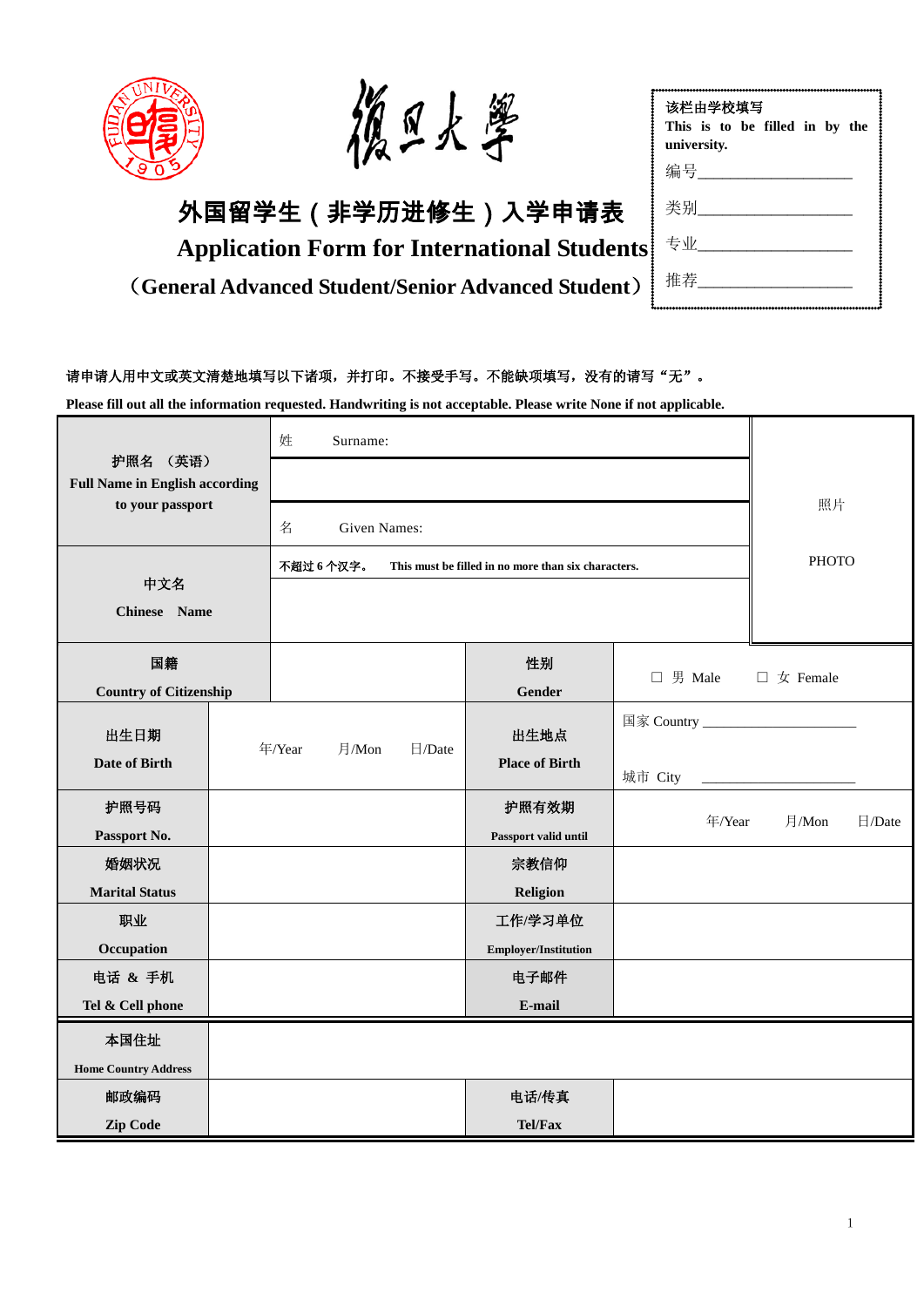| 通知书邮寄地址<br><b>Mailing Address for</b><br>the Admission<br>Package<br>收件人<br>Receiver<br>推荐单位<br>Recommended<br>联系地址<br><b>Address</b> | by | 该地址若有变化, 请及时通知留学生办公室。(Please inform the International Students Office of any change of this<br>address in case the admission package can't reach you.)<br>邮政编码<br>电话/传真<br>Tel/Fax<br>Zip Code<br>联系人<br><b>Contact person</b><br>电话/传真<br>Tel/Fax |                                  |                      |  |                        |  |                                                    |                                                                     |
|---------------------------------------------------------------------------------------------------------------------------------------|----|----------------------------------------------------------------------------------------------------------------------------------------------------------------------------------------------------------------------------------------------------|----------------------------------|----------------------|--|------------------------|--|----------------------------------------------------|---------------------------------------------------------------------|
|                                                                                                                                       |    |                                                                                                                                                                                                                                                    | 学习经历(从中学起填写)                     |                      |  |                        |  | <b>Educational background (From Middle School)</b> |                                                                     |
| 学校名称<br><b>Institutions</b>                                                                                                           |    |                                                                                                                                                                                                                                                    | 在校时间<br>Years attended (from/to) |                      |  | 主修专业<br>Field of study |  |                                                    | 所获文凭<br>Diploma received (to be<br>received by graduation)          |
|                                                                                                                                       |    |                                                                                                                                                                                                                                                    |                                  |                      |  |                        |  |                                                    |                                                                     |
|                                                                                                                                       |    |                                                                                                                                                                                                                                                    |                                  |                      |  |                        |  |                                                    |                                                                     |
|                                                                                                                                       |    |                                                                                                                                                                                                                                                    |                                  |                      |  |                        |  |                                                    |                                                                     |
|                                                                                                                                       |    |                                                                                                                                                                                                                                                    |                                  |                      |  |                        |  |                                                    |                                                                     |
|                                                                                                                                       |    |                                                                                                                                                                                                                                                    |                                  |                      |  |                        |  |                                                    |                                                                     |
|                                                                                                                                       |    |                                                                                                                                                                                                                                                    |                                  |                      |  |                        |  |                                                    |                                                                     |
|                                                                                                                                       |    |                                                                                                                                                                                                                                                    |                                  |                      |  |                        |  |                                                    |                                                                     |
|                                                                                                                                       |    |                                                                                                                                                                                                                                                    |                                  |                      |  |                        |  |                                                    |                                                                     |
| 语言能力,请用"好,一般,不会"评价。<br>Language proficiency (Good/Average/None)                                                                       |    |                                                                                                                                                                                                                                                    |                                  |                      |  |                        |  |                                                    |                                                                     |
| 汉语 Chinese                                                                                                                            |    |                                                                                                                                                                                                                                                    |                                  |                      |  |                        |  |                                                    | HSK: _______级; 新HSK (□初级、□中级、□高级): __________; BCT: _______________ |
| 英语 English                                                                                                                            |    |                                                                                                                                                                                                                                                    |                                  | TOEFL(score)_______; |  | $GMAT$ :               |  | $GRE$ <sub><math>\qquad</math>;</sub>              |                                                                     |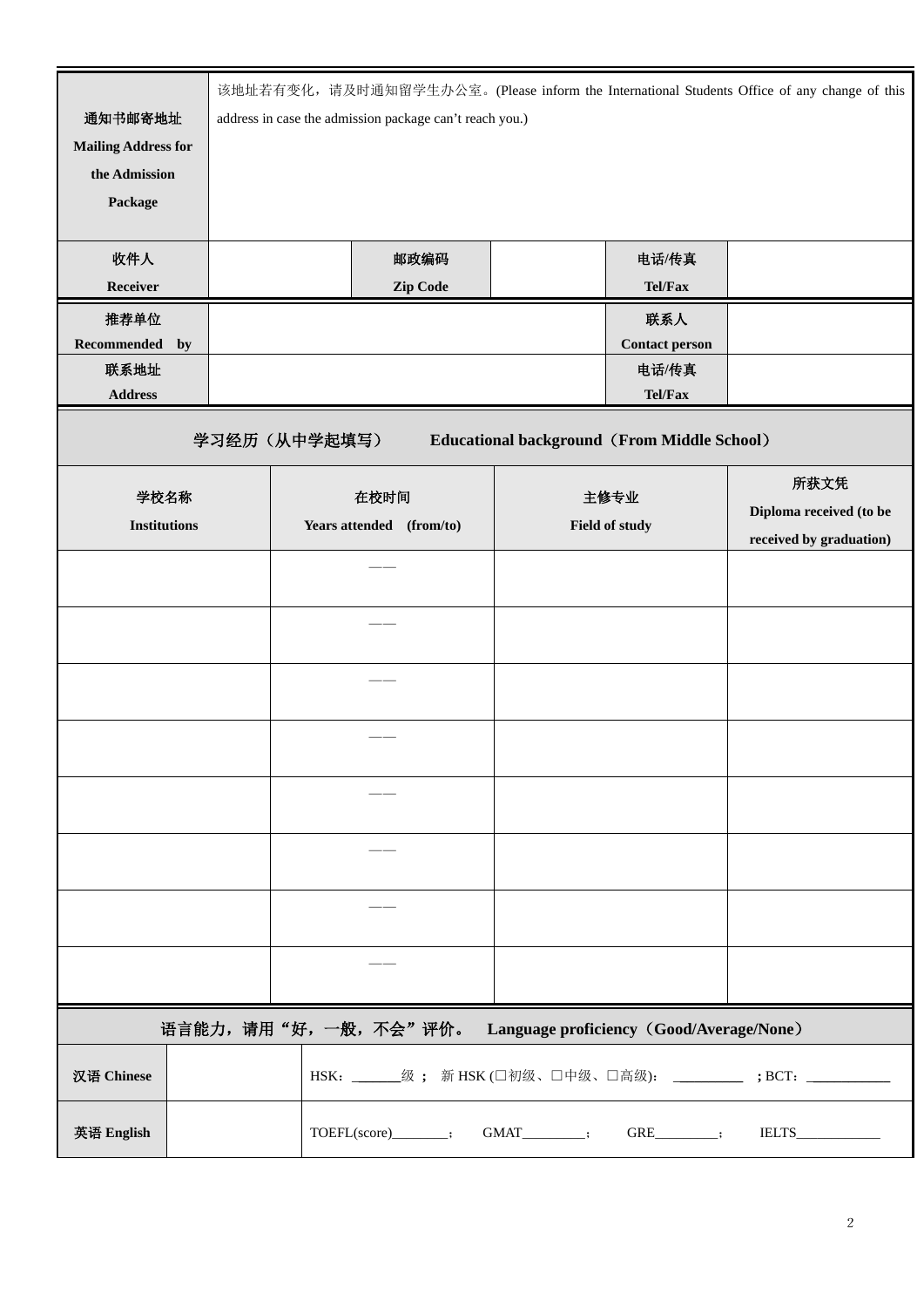| 其他 Other                                                  |          |                                                                                   |                           |  |      |                |        |               |              |  |  |
|-----------------------------------------------------------|----------|-----------------------------------------------------------------------------------|---------------------------|--|------|----------------|--------|---------------|--------------|--|--|
| 学习计划<br>(请选择)<br><b>Study Plan (Please choose)</b>        |          |                                                                                   |                           |  |      |                |        |               |              |  |  |
| 申请类别                                                      | Category | 学习专业 Subject of Study                                                             |                           |  |      |                |        | 指导教师 Advisor  |              |  |  |
| 普通进修生<br><b>General</b><br><b>Advanced Student</b>        |          | 专业 Major:                                                                         |                           |  |      |                |        |               |              |  |  |
| 申请学习时间<br><b>Duration of Study</b>                        |          |                                                                                   |                           |  |      |                |        |               |              |  |  |
| 自/From                                                    |          | 年/Year                                                                            | 月/Mon<br>$\Box$ /Date     |  | 至/To |                | 年/Year | 月/Mon         | $\Box$ /Date |  |  |
| 经费来源<br><b>Financial Support</b>                          |          |                                                                                   |                           |  |      |                |        |               |              |  |  |
| 自费<br>Self-support                                        |          | 保证人姓名 Guarantor's name:<br>与申请人关系 Relationship with the applicant:<br>地址 Address: |                           |  |      |                |        |               |              |  |  |
| 电话/传真 Tel/Fax:<br>E-mail:<br>家庭情况<br><b>Family Status</b> |          |                                                                                   |                           |  |      |                |        |               |              |  |  |
| 称谓<br><b>Appellation</b>                                  |          | 姓名<br><b>Name</b>                                                                 | 职业<br>Occupation          |  |      | 联系电话<br>Tel.   |        | 电子邮件<br>Email |              |  |  |
|                                                           |          |                                                                                   |                           |  |      |                |        |               |              |  |  |
|                                                           |          |                                                                                   |                           |  |      |                |        |               |              |  |  |
|                                                           |          |                                                                                   |                           |  |      |                |        |               |              |  |  |
| 在华事务联系人 Contact Person in China                           |          |                                                                                   |                           |  |      |                |        |               |              |  |  |
| 姓名<br><b>Name</b>                                         |          |                                                                                   | 电话、手机<br>Tel & Cell phone |  |      | 电子邮件<br>E-mail |        |               |              |  |  |
| 工作单位                                                      |          |                                                                                   |                           |  |      |                |        |               |              |  |  |
| 联系地址<br><b>Address</b>                                    |          |                                                                                   |                           |  |      |                |        |               |              |  |  |